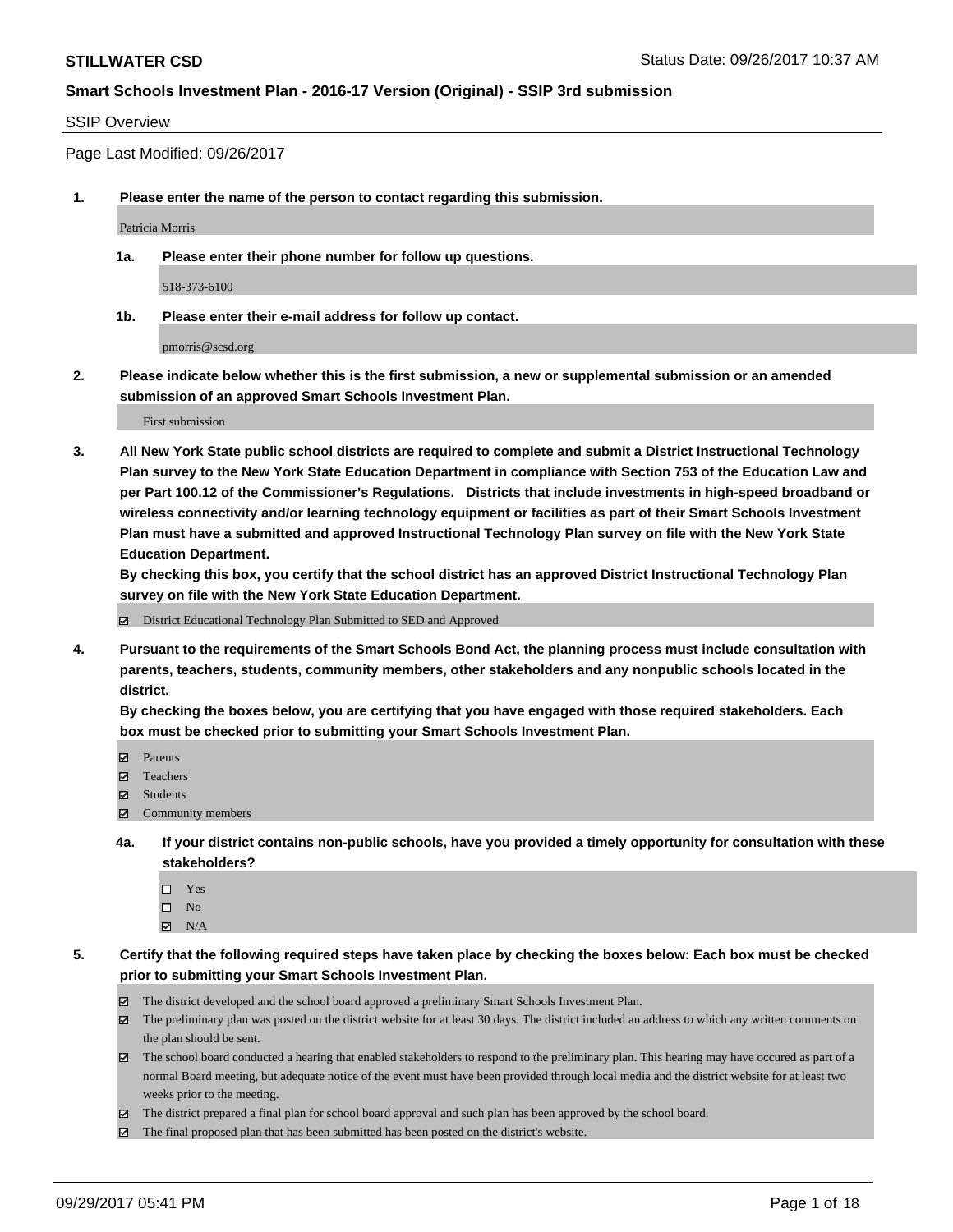SSIP Overview

Page Last Modified: 09/26/2017

**5a. Please upload the proposed Smart Schools Investment Plan (SSIP) that was posted on the district's website, along with any supporting materials. Note that this should be different than your recently submitted Educational Technology Survey. The Final SSIP, as approved by the School Board, should also be posted on the website and remain there during the course of the projects contained therein.**

Smart Schools Investment Plan.pdf

**5b. Enter the webpage address where the final Smart Schools Investment Plan is posted. The Plan should remain posted for the life of the included projects.**

http://www.scsd.org/Publications/index.cfm

**6. Please enter an estimate of the total number of students and staff that will benefit from this Smart Schools Investment Plan based on the cumulative projects submitted to date.**

1,098

**7. An LEA/School District may partner with one or more other LEA/School Districts to form a consortium to pool Smart Schools Bond Act funds for a project that meets all other Smart School Bond Act requirements. Each school district participating in the consortium will need to file an approved Smart Schools Investment Plan for the project and submit a signed Memorandum of Understanding that sets forth the details of the consortium including the roles of each respective district.**

 $\Box$  The district plans to participate in a consortium to partner with other school district(s) to implement a Smart Schools project.

**8. Please enter the name and 6-digit SED Code for each LEA/School District participating in the Consortium.**

| <b>Partner LEA/District</b> | <b>ISED BEDS Code</b> |
|-----------------------------|-----------------------|
| (No Response)               | (No Response)         |

**9. Please upload a signed Memorandum of Understanding with all of the participating Consortium partners.**

(No Response)

**10. Your district's Smart Schools Bond Act Allocation is:**

\$856,046

**11. Enter the budget sub-allocations by category that you are submitting for approval at this time. If you are not budgeting SSBA funds for a category, please enter 0 (zero.) If the value entered is \$0, you will not be required to complete that survey question.**

|                                       | Sub-        |
|---------------------------------------|-------------|
|                                       | Allocations |
| <b>School Connectivity</b>            | 0           |
| Connectivity Projects for Communities | 0           |
| <b>Classroom Technology</b>           | 367,508     |
| Pre-Kindergarten Classrooms           | 0           |
| Replace Transportable Classrooms      | 0           |
| <b>High-Tech Security Features</b>    | 126,143     |
| Totals:                               | 493,651     |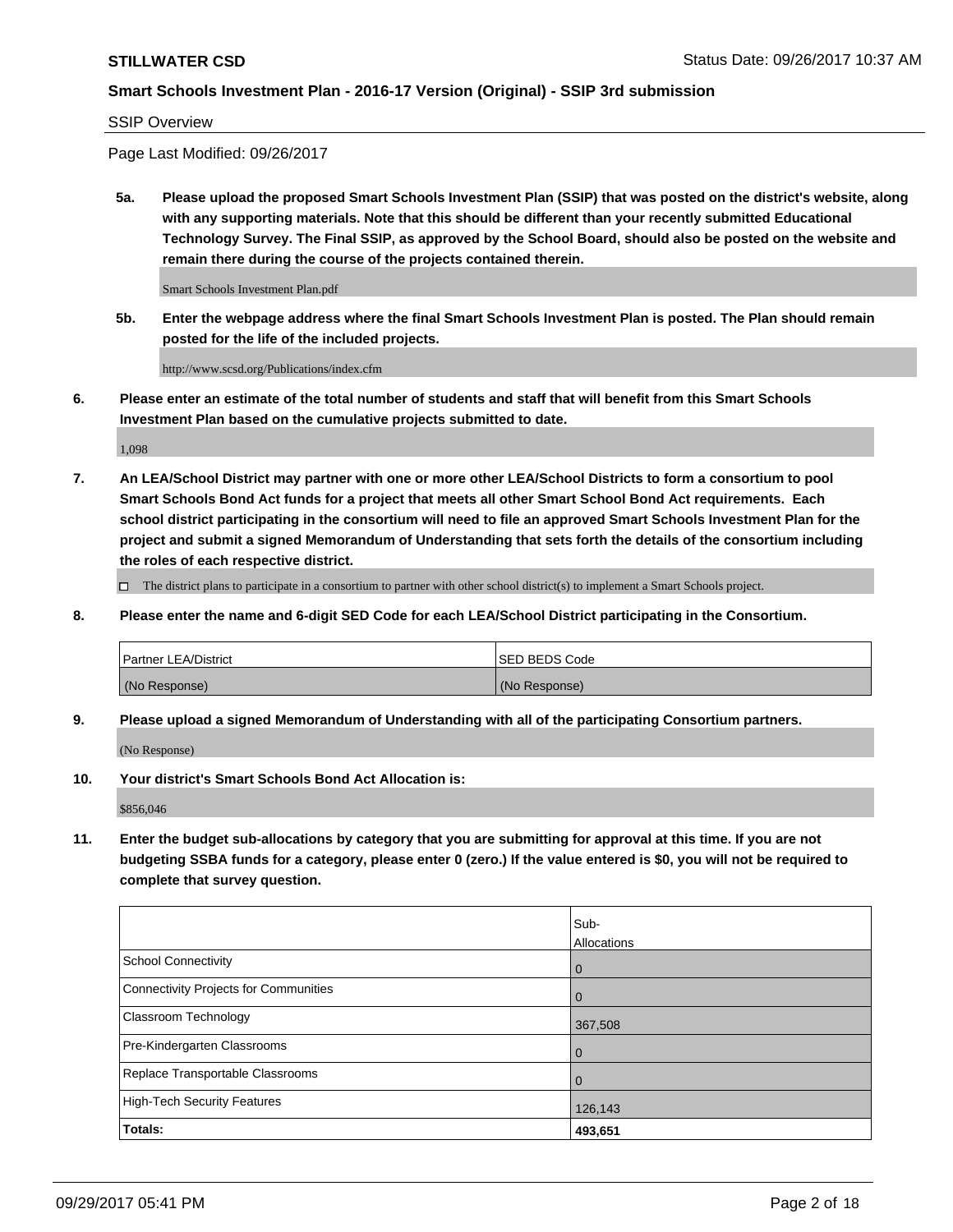### School Connectivity

Page Last Modified: 08/07/2017

- **1. In order for students and faculty to receive the maximum benefit from the technology made available under the Smart Schools Bond Act, their school buildings must possess sufficient connectivity infrastructure to ensure that devices can be used during the school day. Smart Schools Investment Plans must demonstrate that:**
	- **sufficient infrastructure that meets the Federal Communications Commission's 100 Mbps per 1,000 students standard currently exists in the buildings where new devices will be deployed, or**
	- **is a planned use of a portion of Smart Schools Bond Act funds, or**
	- **is under development through another funding source.**

**Smart Schools Bond Act funds used for technology infrastructure or classroom technology investments must increase the number of school buildings that meet or exceed the minimum speed standard of 100 Mbps per 1,000 students and staff within 12 months. This standard may be met on either a contracted 24/7 firm service or a "burstable" capability. If the standard is met under the burstable criteria, it must be:**

**1. Specifically codified in a service contract with a provider, and**

**2. Guaranteed to be available to all students and devices as needed, particularly during periods of high demand, such as computer-based testing (CBT) periods.**

**Please describe how your district already meets or is planning to meet this standard within 12 months of plan submission.**

(No Response)

**1a. If a district believes that it will be impossible to meet this standard within 12 months, it may apply for a waiver of this requirement, as described on the Smart Schools website. The waiver must be filed and approved by SED prior to submitting this survey.**

**2. Connectivity Speed Calculator (Required)**

|                         | Number of<br><b>Students</b> | Multiply by<br>100 Kbps | Divide by 1000 Current Speed<br>to Convert to<br>Required<br>Speed in Mb | in Mb | Expected<br>Speed to be<br>Attained Within Required<br>12 Months | <b>Expected Date</b><br><b>When</b><br>Speed Will be<br>Met |
|-------------------------|------------------------------|-------------------------|--------------------------------------------------------------------------|-------|------------------------------------------------------------------|-------------------------------------------------------------|
| <b>Calculated Speed</b> | (No<br>Response)             | (No Response)           | (No<br>Response)                                                         | 150   | 150                                                              | l (No<br>Response)                                          |

**3. Describe how you intend to use Smart Schools Bond Act funds for high-speed broadband and/or wireless connectivity projects in school buildings.**

(No Response)

**4. Describe the linkage between the district's District Instructional Technology Plan and the proposed projects. (There should be a link between your response to this question and your response to Question 1 in Part E. Curriculum and Instruction "What are the district's plans to use digital connectivity and technology to improve teaching and learning?)**

(No Response)

 $\Box$  By checking this box, you are certifying that the school district has an approved waiver of this requirement on file with the New York State Education Department.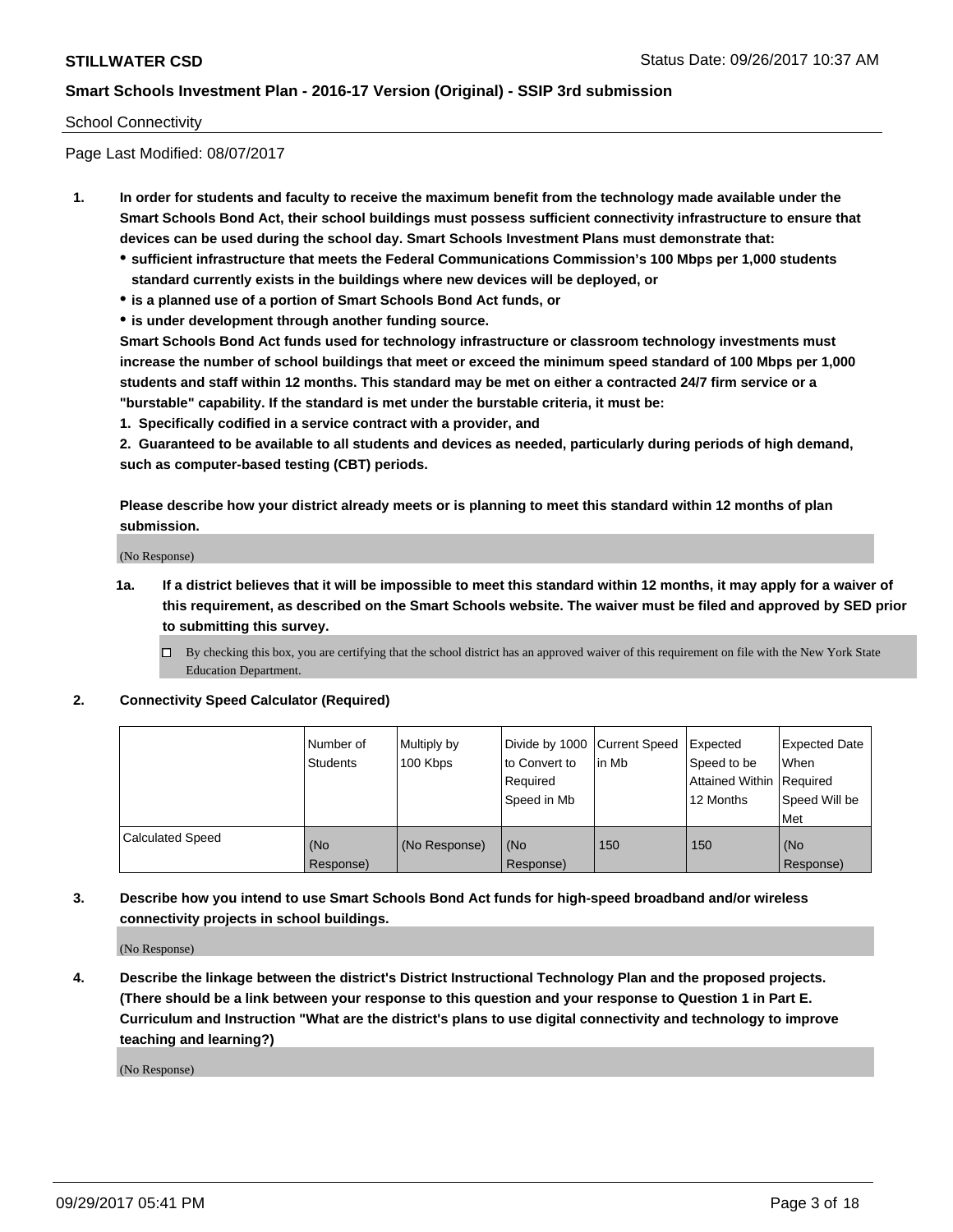#### School Connectivity

Page Last Modified: 08/07/2017

**5. If the district wishes to have students and staff access the Internet from wireless devices within the school building, or in close proximity to it, it must first ensure that it has a robust Wi-Fi network in place that has sufficient bandwidth to meet user demand.**

**Please describe how you have quantified this demand and how you plan to meet this demand.**

(No Response)

**6. As indicated on Page 5 of the guidance, the Office of Facilities Planning will have to conduct a preliminary review of all capital projects, including connectivity projects.**

**Please indicate on a separate row each project number given to you by the Office of Facilities Planning.**

| Project Number |  |
|----------------|--|
|                |  |
| (No Response)  |  |

**7. Certain high-tech security and connectivity infrastructure projects may be eligible for an expedited review process as determined by the Office of Facilities Planning.**

**Was your project deemed eligible for streamlined review?**

(No Response)

**8. Include the name and license number of the architect or engineer of record.**

| Name          | License Number |
|---------------|----------------|
| (No Response) | (No Response)  |

**9. If you are submitting an allocation for School Connectivity complete this table.**

**Note that the calculated Total at the bottom of the table must equal the Total allocation for this category that you entered in the SSIP Overview overall budget.** 

|                                            | Sub-<br>Allocation |
|--------------------------------------------|--------------------|
| Network/Access Costs                       | $\mathbf 0$        |
| <b>Outside Plant Costs</b>                 | $\mathbf 0$        |
| School Internal Connections and Components | $\mathbf 0$        |
| <b>Professional Services</b>               | $\mathbf 0$        |
| Testing                                    | $\mathbf 0$        |
| Other Upfront Costs                        | $\mathbf 0$        |
| <b>Other Costs</b>                         | $\mathbf 0$        |
| Totals:                                    | 0                  |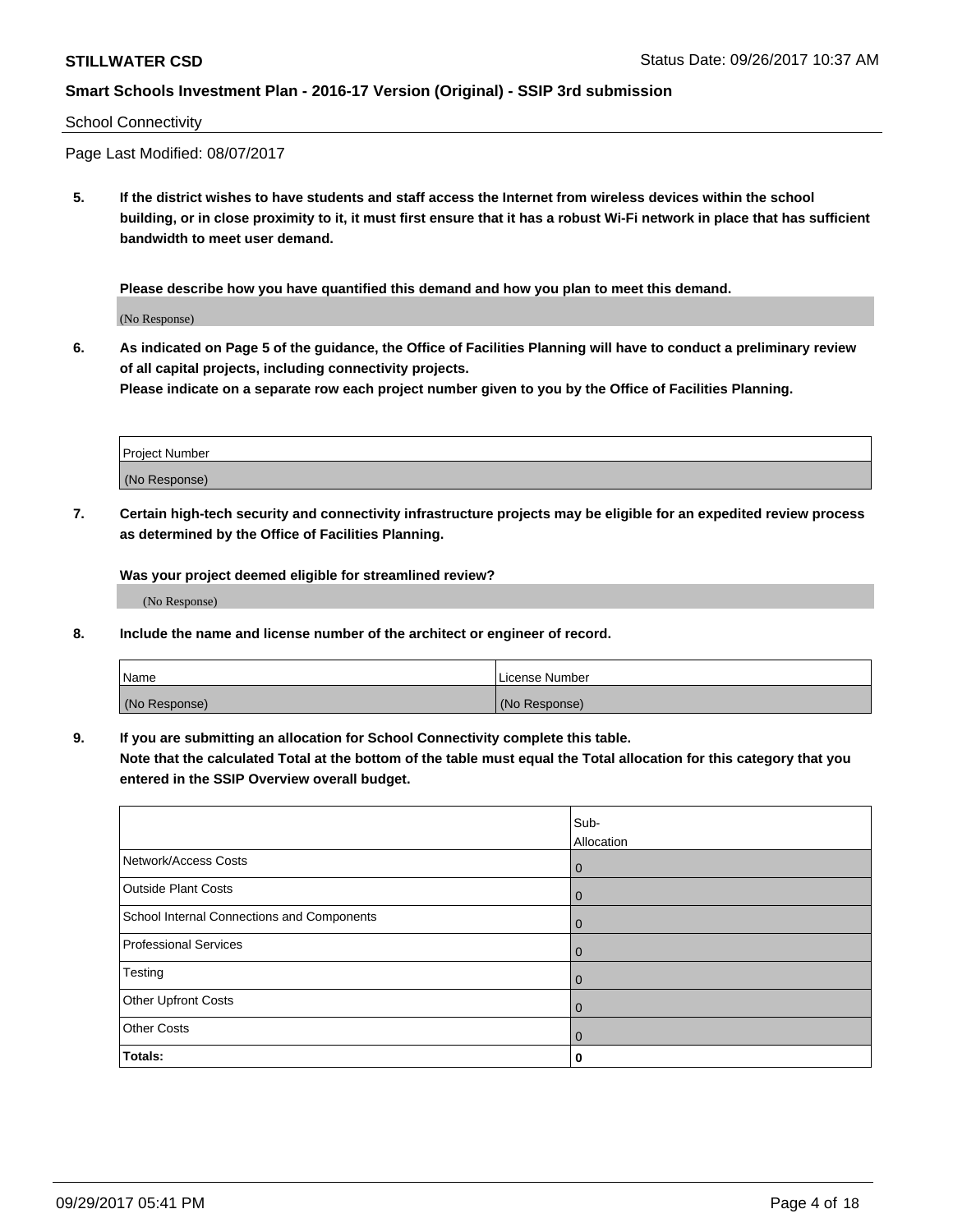#### School Connectivity

Page Last Modified: 08/07/2017

**10. Please detail the type, quantity, per unit cost and total cost of the eligible items under each sub-category. This is especially important for any expenditures listed under the "Other" category. All expenditures must be eligible for tax-exempt financing to be reimbursed through the SSBA. Sufficient detail must be provided so that we can verify this is the case. If you have any questions, please contact us directly through smartschools@nysed.gov. NOTE: Wireless Access Points should be included in this category, not under Classroom Educational Technology, except those that will be loaned/purchased for nonpublic schools.**

| Select the allowable expenditure | Item to be purchased | Quantity      | Cost per Item | <b>Total Cost</b> |
|----------------------------------|----------------------|---------------|---------------|-------------------|
| type.                            |                      |               |               |                   |
| Repeat to add another item under |                      |               |               |                   |
| each type.                       |                      |               |               |                   |
| (No Response)                    | (No Response)        | (No Response) | (No Response) | (No Response)     |
| (No Response)                    | (No Response)        | (No Response) | (No Response) | (No Response)     |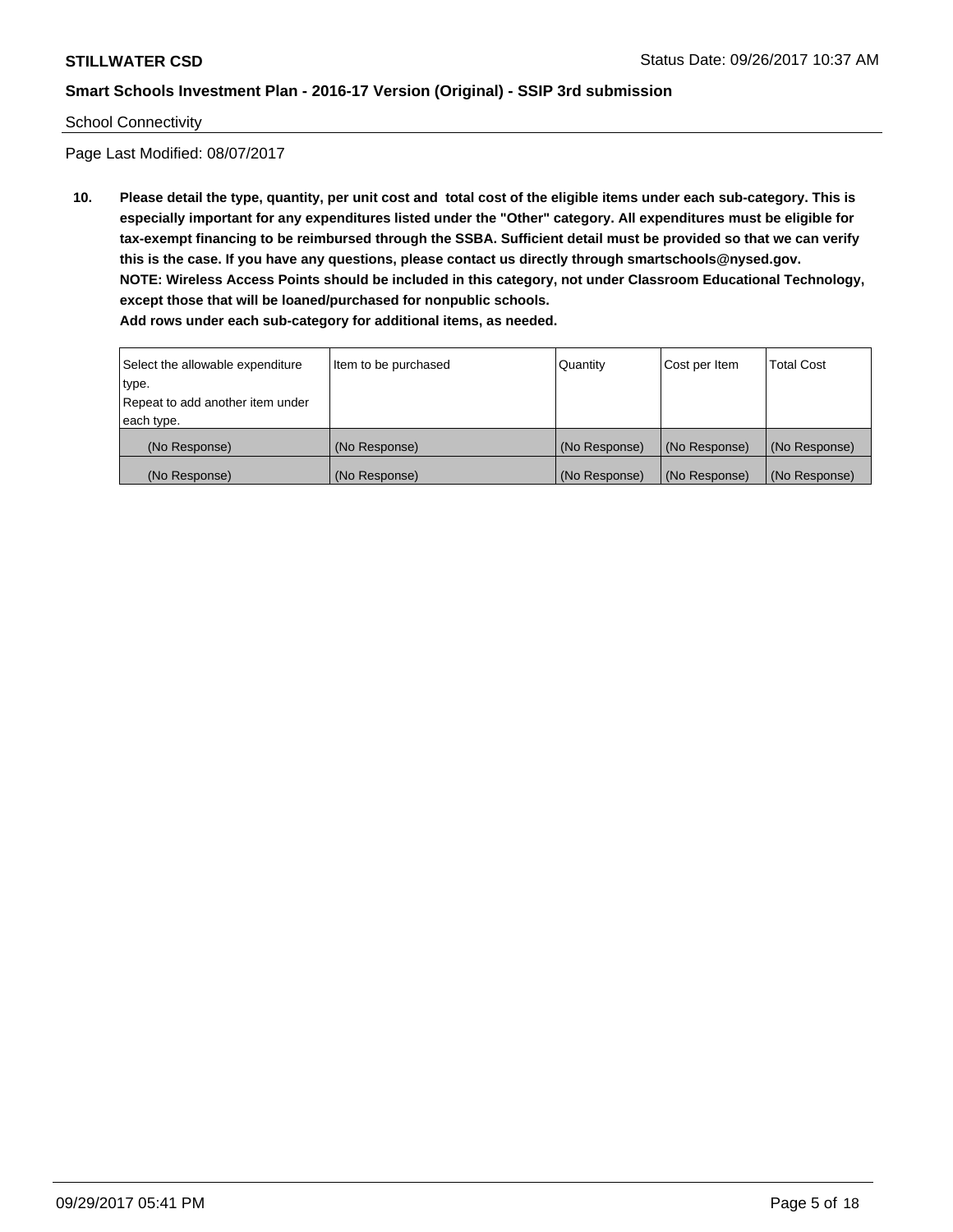Community Connectivity (Broadband and Wireless)

Page Last Modified: 09/15/2017

**1. Describe how you intend to use Smart Schools Bond Act funds for high-speed broadband and/or wireless connectivity projects in the community.**

(No Response)

**2. Please describe how the proposed project(s) will promote student achievement and increase student and/or staff access to the Internet in a manner that enhances student learning and/or instruction outside of the school day and/or school building.**

(No Response)

- **3. Community connectivity projects must comply with all the necessary local building codes and regulations (building and related permits are not required prior to plan submission).**
	- $\Box$  I certify that we will comply with all the necessary local building codes and regulations.
- **4. Please describe the physical location of the proposed investment.**

(No Response)

**5. Please provide the initial list of partners participating in the Community Connectivity Broadband Project, along with their Federal Tax Identification (Employer Identification) number.**

| <b>Project Partners</b> | l Federal ID # |
|-------------------------|----------------|
| (No Response)           | (No Response)  |

**6. If you are submitting an allocation for Community Connectivity, complete this table. Note that the calculated Total at the bottom of the table must equal the Total allocation for this category that you entered in the SSIP Overview overall budget.**

|                                    | Sub-Allocation |
|------------------------------------|----------------|
| Network/Access Costs               | $\mathbf{0}$   |
| <b>Outside Plant Costs</b>         | $\mathbf{0}$   |
| <b>Tower Costs</b>                 | $\mathbf 0$    |
| <b>Customer Premises Equipment</b> | $\mathbf{0}$   |
| <b>Professional Services</b>       | $\mathbf{0}$   |
| Testing                            | $\overline{0}$ |
| Other Upfront Costs                | $\mathbf{0}$   |
| <b>Other Costs</b>                 | $\mathbf{0}$   |
| Totals:                            | 0              |

**7. Please detail the type, quantity, per unit cost and total cost of the eligible items under each sub-category. This is especially important for any expenditures listed under the "Other" category. All expenditures must be capital-bond eligible to be reimbursed through the SSBA. If you have any questions, please contact us directly through smartschools@nysed.gov.**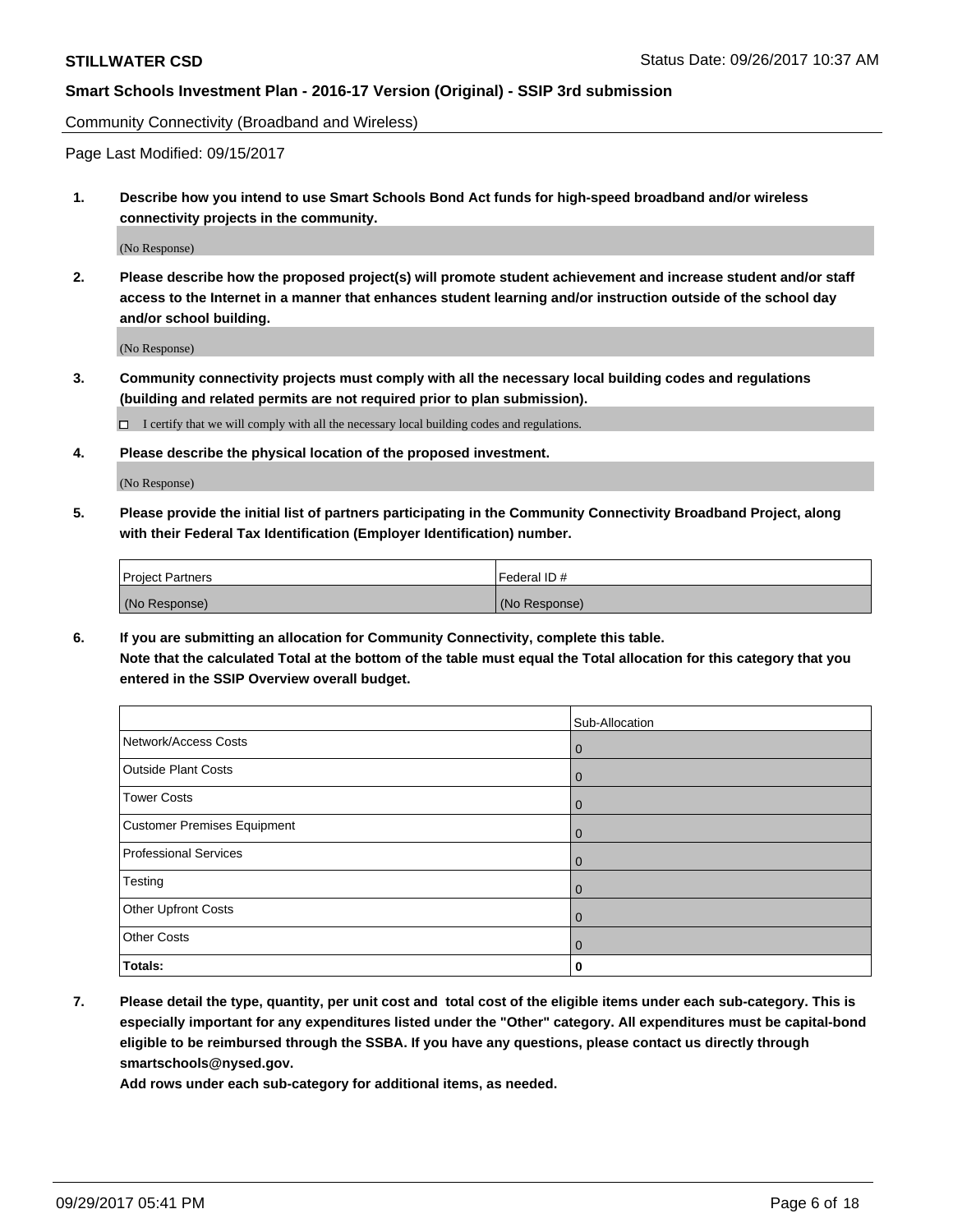Community Connectivity (Broadband and Wireless)

Page Last Modified: 09/15/2017

| Select the allowable expenditure<br>type.<br>Repeat to add another item under | Item to be purchased | Quantity      | Cost per Item | <b>Total Cost</b> |
|-------------------------------------------------------------------------------|----------------------|---------------|---------------|-------------------|
| each type.                                                                    |                      |               |               |                   |
| (No Response)                                                                 | (No Response)        | (No Response) | (No Response) | (No Response)     |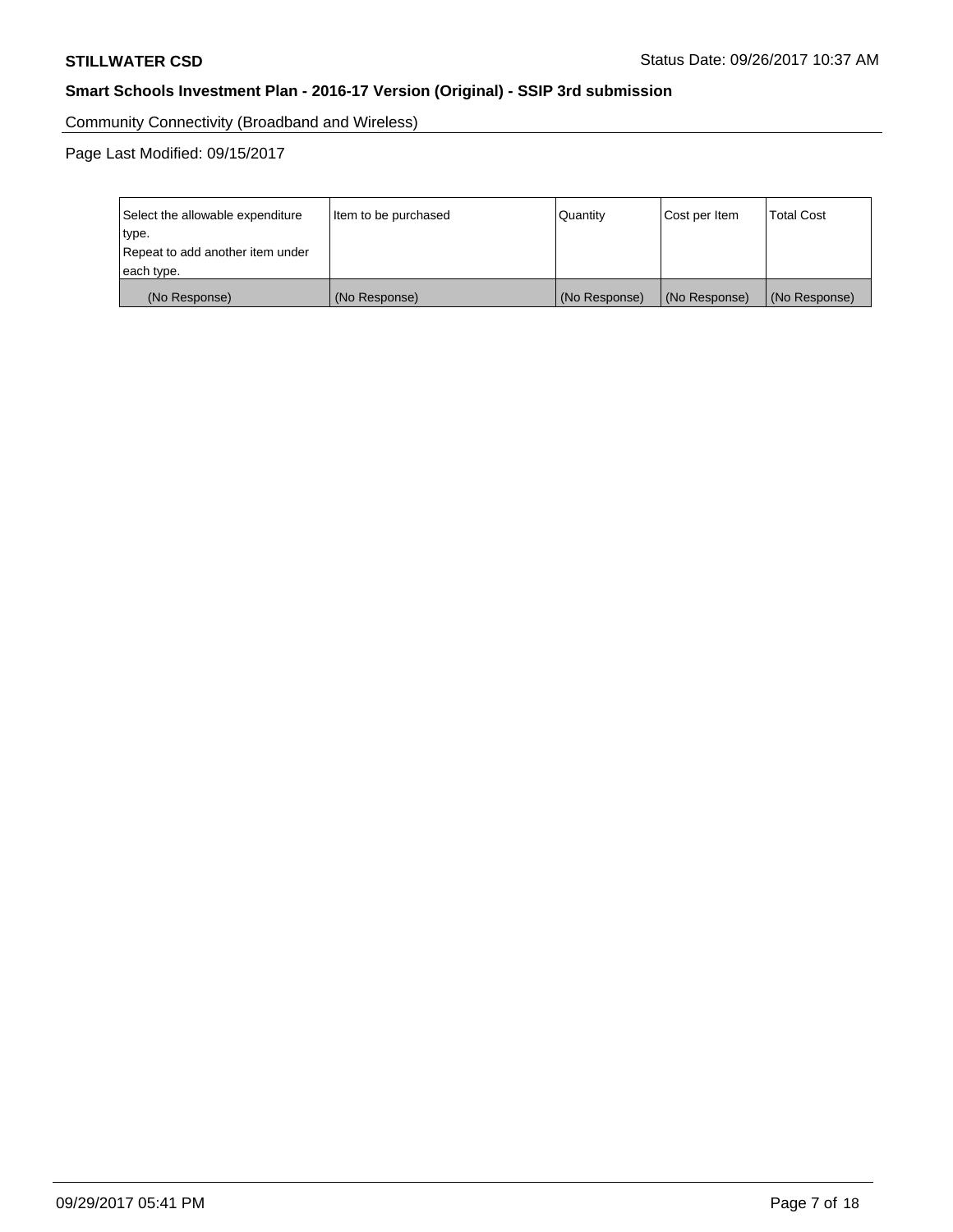### Classroom Learning Technology

Page Last Modified: 09/18/2017

**1. In order for students and faculty to receive the maximum benefit from the technology made available under the Smart Schools Bond Act, their school buildings must possess sufficient connectivity infrastructure to ensure that devices can be used during the school day. Smart Schools Investment Plans must demonstrate that sufficient infrastructure that meets the Federal Communications Commission's 100 Mbps per 1,000 students standard currently exists in the buildings where new devices will be deployed, or is a planned use of a portion of Smart Schools Bond Act funds, or is under development through another funding source.**

**Smart Schools Bond Act funds used for technology infrastructure or classroom technology investments must increase the number of school buildings that meet or exceed the minimum speed standard of 100 Mbps per 1,000 students and staff within 12 months. This standard may be met on either a contracted 24/7 firm service or a "burstable" capability. If the standard is met under the burstable criteria, it must be:**

**1. Specifically codified in a service contract with a provider, and**

**2. Guaranteed to be available to all students and devices as needed, particularly during periods of high demand, such as computer-based testing (CBT) periods.**

**Please describe how your district already meets or is planning to meet this standard within 12 months of plan submission.**

The district currently provides 150Mbps of Internet bandwidth for 1098 students. This bandwidth exceeds the expectations of the Federal Communications Commission for computer based testing.

- **1a. If a district believes that it will be impossible to meet this standard within 12 months, it may apply for a waiver of this requirement, as described on the Smart Schools website. The waiver must be filed and approved by SED prior to submitting this survey.**
	- $\Box$  By checking this box, you are certifying that the school district has an approved waiver of this requirement on file with the New York State Education Department.

#### **2. Connectivity Speed Calculator (Required)**

|                         | l Number of<br><b>Students</b> | Multiply by<br>100 Kbps | Divide by 1000 Current Speed<br>to Convert to<br>Required<br>Speed in Mb | lin Mb | Expected<br>Speed to be<br>Attained Within Required<br>12 Months | Expected Date<br><b>When</b><br>Speed Will be<br>Met |
|-------------------------|--------------------------------|-------------------------|--------------------------------------------------------------------------|--------|------------------------------------------------------------------|------------------------------------------------------|
| <b>Calculated Speed</b> | 1,098                          | 109.800                 | 110                                                                      | 150    | 150                                                              | 7-1-2016                                             |

**3. If the district wishes to have students and staff access the Internet from wireless devices within the school building, or in close proximity to it, it must first ensure that it has a robust Wi-Fi network in place that has sufficient bandwidth to meet user demand.**

**Please describe how you have quantified this demand and how you plan to meet this demand.**

Each classroom currently has a wireless access point that is capable of handling 60 wireless devices simultaneously. Current classrooms do not exceed 28 students.

**4. All New York State public school districts are required to complete and submit an Instructional Technology Plan survey to the New York State Education Department in compliance with Section 753 of the Education Law and per Part 100.12 of the Commissioner's Regulations.**

**Districts that include educational technology purchases as part of their Smart Schools Investment Plan must have a submitted and approved Instructional Technology Plan survey on file with the New York State Education Department.**

 $\boxtimes$  By checking this box, you are certifying that the school district has an approved Instructional Technology Plan survey on file with the New York State Education Department.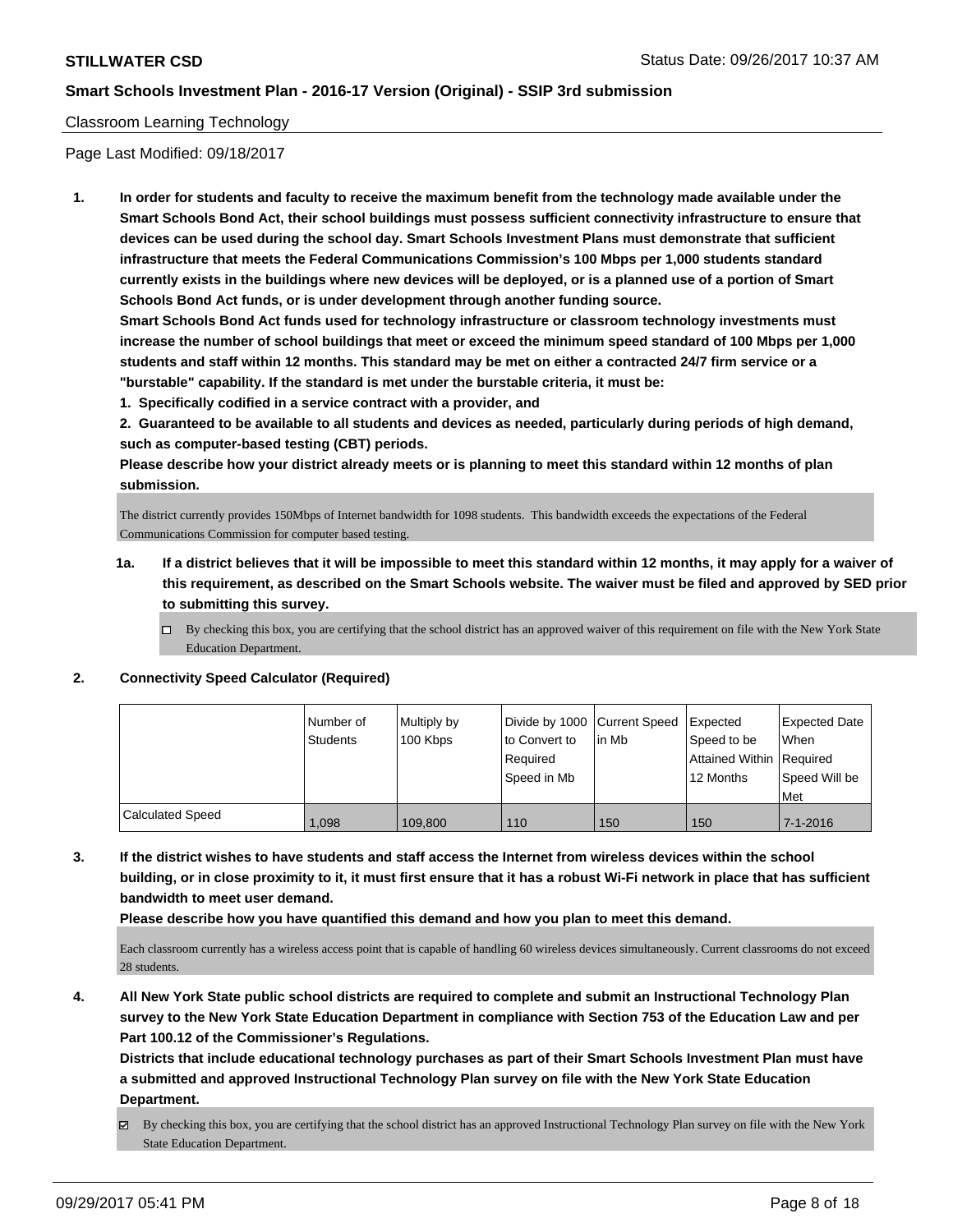### Classroom Learning Technology

Page Last Modified: 09/18/2017

**5. Describe the devices you intend to purchase and their compatibility with existing or planned platforms or systems. Specifically address the adequacy of each facility's electrical, HVAC and other infrastructure necessary to install and support the operation of the planned technology.**

The district plans to replace aging and obsolete classroom Smartboards district wide, and aging and obsolete iPads in the middle school. We intend to purchase interactive digital projectors to mount above and project onto the current smartboards.. To re-outfit one classroom the cost is \$1744. The district also needs to replace and update 300 Middle school iPads, all of which are five years or older. The middle school technology team has decided to move from the current 1:1 iPad model to classroom cart based chromebooks. We have very carefully chosen the chromebooks to utilize unique charging docks, that will significantly reduce damages due to careless plugging in of chargers. Installation of the digital projectors will be completed by our WSWHEBOCES technical services coser 506 agreement, and therefore no projector or sound system installation costs are included in this application. The district is also going to complete the iPad 1:1 program with the purchase of 225 iPad airs for grades Pre-K through grade 2. To protect the devices from damage we have included Rug-Ed iPad covers which come with a 3yr, zero deductible repair/replacement of damaged iPads.Our existing electrical and HVAC infrastructure will not require updating to make these classroom purchases.

- **6. Describe how the proposed technology purchases will:**
	- **> enhance differentiated instruction;**
	- **> expand student learning inside and outside the classroom;**
	- **> benefit students with disabilities and English language learners; and**
	- **> contribute to the reduction of other learning gaps that have been identified within the district.**

**The expectation is that districts will place a priority on addressing the needs of students who struggle to succeed in a rigorous curriculum. Responses in this section should specifically address this concern and align with the district's Instructional Technology Plan (in particular Question 2 of E. Curriculum and Instruction: "Does the district's instructional technology plan address the needs of students with disabilities to ensure equitable access to instruction, materials and assessments?" and Question 3 of the same section: "Does the district's instructional technology plan address the provision of assistive technology specifically for students with disabilities to ensure access to and participation in the general curriculum?"**

Chromebooks are very capable learning tools in the classroom, they also adapt excellently to work with those who are physically impaired. Their interfaces are customizable to be used by the blind, or other visual impairments, they have voice over, screen magnification, high contrast, tap dragging, built in microphones and text readers. They can convert text to speech, and speech to text and they both allow the student to access hundreds of applications specific to their developmental, physical and academic needs. Classroom Interactive projectors are significantly beneficial to students with disabilities, and English Language learners because of their capability to:

- Enlarging text on the SMART Board to make it more legible
- Highlighting parts of the text with digital highlighter ink or the SMART pen tools
- Using the "Spotlight" feature to only reveal certain, relevant areas of text
- Integrating a SMART Document Cameras to display text book pages and other hard copy literature on the SMART Board.
- Change text colors and backgrounds to make it more readable on the SMART Board.
- Audio can be embedded into SMART Notebook lessons to reinforce important or difficult learning concepts.
- Students can practice their writing on the SMART Board with the SMART pen tools, which is then converted to text and spell checked by SMART Notebook Software.

Both devices are widely used for their productivity in schools, diagnostic testing and state testing, and integrate extremely well with the district Google Apps for Education platform and all of its associated tools for productivity, storage, collaboration and creation. Because chromebooks are mobile devices they travel with the student and provide instant access to network digital resources. They far exceed the capability of a normal desktop for accessing and manipulating digital resources. The "pilot"of several future types of technology for teacher use in the classroom will prepare us for that "next level" of interaction in the classroom that will be necessary.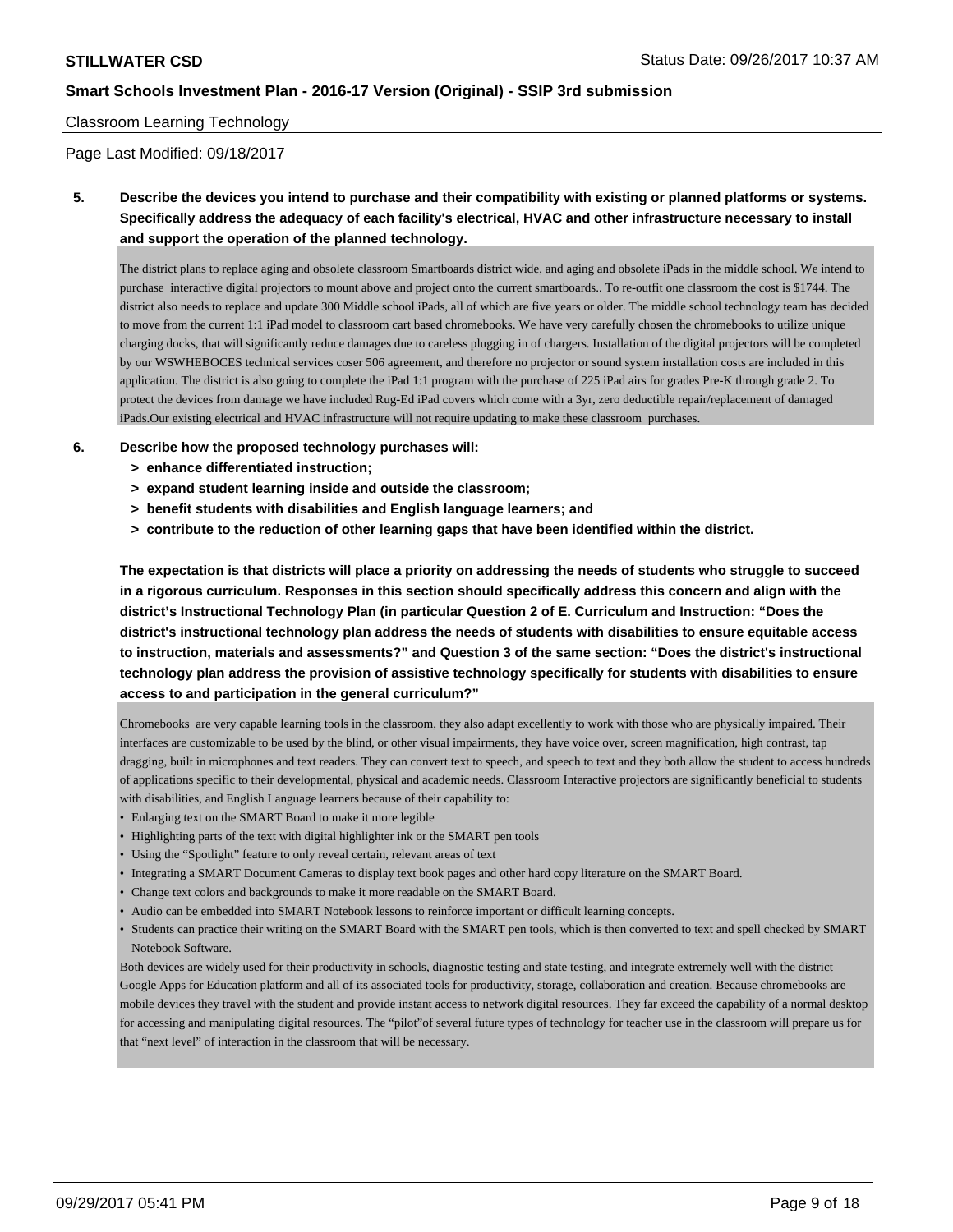#### Classroom Learning Technology

Page Last Modified: 09/18/2017

**7. Where appropriate, describe how the proposed technology purchases will enhance ongoing communication with parents and other stakeholders and help the district facilitate technology-based regional partnerships, including distance learning and other efforts.**

Stillwater School District is dedicated to creating a collaborative digital network for students, staff , parents and community members. With our recent migration to Google Apps for Education we have greatly enhanced our daily communications to all though teacher websites, student and parent portal, and through the tremendous increase of digital Google classrooms. Our goal is to provide students, staff, parents and community the very best digital tools needed for communication, learning, and understanding.

The purchase of these technologies will enhance the capabilities of all students for collaboration, research, analysis and classroom presentation on a daily basis. All students have a district provided email, and students are able to communicate with the outside world. Teachers frequently share to these devices, "live" and/or pre-recorded content meant to be viewed as many times as needed to gain understanding. Sometimes the content is "live" and sometimes "pre-recorded". Chromebooks have the "off-line capability that content can even be viewed without a live internet connection.

**8. Describe the district's plan to provide professional development to ensure that administrators, teachers and staff can employ the technology purchased to enhance instruction successfully.**

**Note: This response should be aligned and expanded upon in accordance with your district's response to Question 1 of F. Professional Development of your Instructional Technology Plan: "Please provide a summary of professional development offered to teachers and staff, for the time period covered by this plan, to support technology to enhance teaching and learning. Please include topics, audience and method of delivery within your summary."**

Stillwater provides multiple technology trainings throughout the year to Staff. These training come through many forms: Superintendents conference days, Wednesday afternoon technology PD trainings, and onsite model schools software integration specialists that come twice per week. In addition we also offer offsite learning opportunities through certified apple and Google trainers. The Stillwater K-12 technology integration team has partnerships with several local school districts which meet 4 or more times per year to discuss the next steps in professional development to best integrate technology in the classrooms. Our staff is surveyed multiple times throughout the year to evaluate the skills learned, and to determine who still needs help in acquiring these digital skills. Skills include: sharing documents for live collaboration, electronically distributing and collecting assignments, converting paper worksheets to digital worksheets and editing. Through regular Professional development we have seen digital file creation increase from 40K documents to over 160K documents in the past 6 months, and average weekly users increased from under 100 staff and students to now averaging 800 weekly active users.

- **9. Districts must contact the SUNY/CUNY teacher preparation program that supplies the largest number of the district's new teachers to request advice on innovative uses and best practices at the intersection of pedagogy and educational technology.**
	- $\boxtimes$  By checking this box, you certify that you have contacted the SUNY/CUNY teacher preparation program that supplies the largest number of your new teachers to request advice on these issues.
	- **9a. Please enter the name of the SUNY or CUNY Institution that you contacted.**

**SUNYPlattsburgh** 

**9b. Enter the primary Institution phone number.**

5185643066

**9c. Enter the name of the contact person with whom you consulted and/or will be collaborating with on innovative uses of technology and best practices.**

Stephen Danna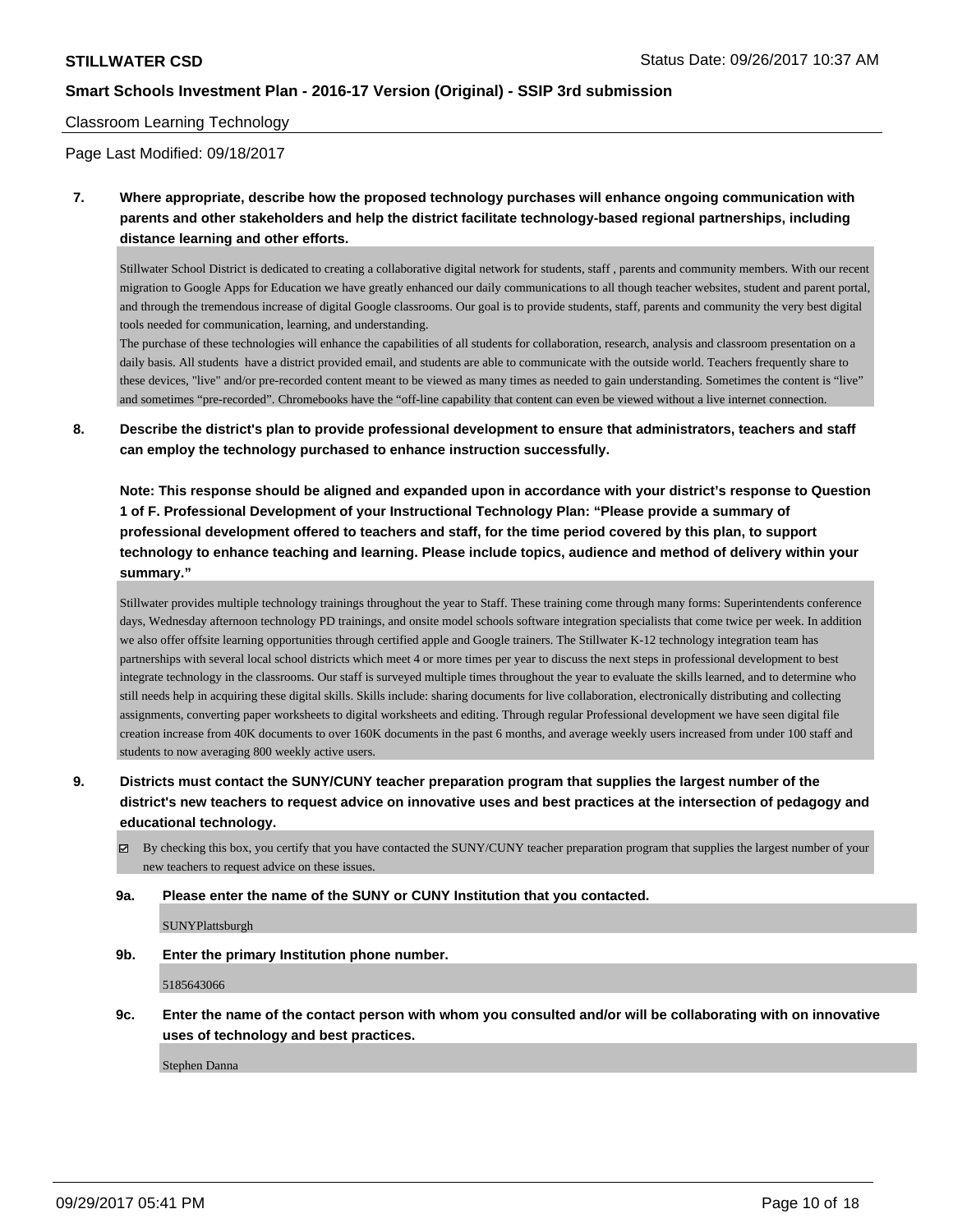#### Classroom Learning Technology

Page Last Modified: 09/18/2017

**10. A district whose Smart Schools Investment Plan proposes the purchase of technology devices and other hardware must account for nonpublic schools in the district.**

**Are there nonpublic schools within your school district?**

Yes

 $\boxtimes$  No

### **11. Nonpublic Classroom Technology Loan Calculator**

**The Smart Schools Bond Act provides that any Classroom Learning Technology purchases made using Smart Schools funds shall be lent, upon request, to nonpublic schools in the district. However, no school district shall be required to loan technology in amounts greater than the total obtained and spent on technology pursuant to the Smart Schools Bond Act and the value of such loan may not exceed the total of \$250 multiplied by the nonpublic school enrollment in the base year at the time of enactment. See:**

**http://www.p12.nysed.gov/mgtserv/smart\_schools/docs/Smart\_Schools\_Bond\_Act\_Guidance\_04.27.15\_Final.pdf.**

|                                       | 1. Classroom<br>Technology<br>Sub-allocation | 2. Public<br>Enrollment<br>(2014-15) | l 3. Nonpublic<br>l Enrollment<br>$(2014 - 15)$ | I4. Sum of<br>Public and<br>l Nonpublic<br>Enrollment                                         | 15. Total Per<br>Pupil Sub-<br>lallocation | l 6. Total<br>Nonpublic Loan<br>Amount |
|---------------------------------------|----------------------------------------------|--------------------------------------|-------------------------------------------------|-----------------------------------------------------------------------------------------------|--------------------------------------------|----------------------------------------|
| Calculated Nonpublic Loan<br>l Amount |                                              |                                      |                                                 | (No Response)   (No Response)   (No Response)   (No Response)   (No Response)   (No Response) |                                            |                                        |

**12. To ensure the sustainability of technology purchases made with Smart Schools funds, districts must demonstrate a long-term plan to maintain and replace technology purchases supported by Smart Schools Bond Act funds. This sustainability plan shall demonstrate a district's capacity to support recurring costs of use that are ineligible for Smart Schools Bond Act funding such as device maintenance, technical support, Internet and wireless fees, maintenance of hotspots, staff professional development, building maintenance and the replacement of incidental items. Further, such a sustainability plan shall include a long-term plan for the replacement of purchased devices and equipment at the end of their useful life with other funding sources.**

 $\boxtimes$  By checking this box, you certify that the district has a sustainability plan as described above.

**13. Districts must ensure that devices purchased with Smart Schools Bond funds will be distributed, prepared for use, maintained and supported appropriately. Districts must maintain detailed device inventories in accordance with generally accepted accounting principles.**

By checking this box, you certify that the district has a distribution and inventory management plan and system in place.

**14. If you are submitting an allocation for Classroom Learning Technology complete this table. Note that the calculated Total at the bottom of the table must equal the Total allocation for this category that you entered in the SSIP Overview overall budget.**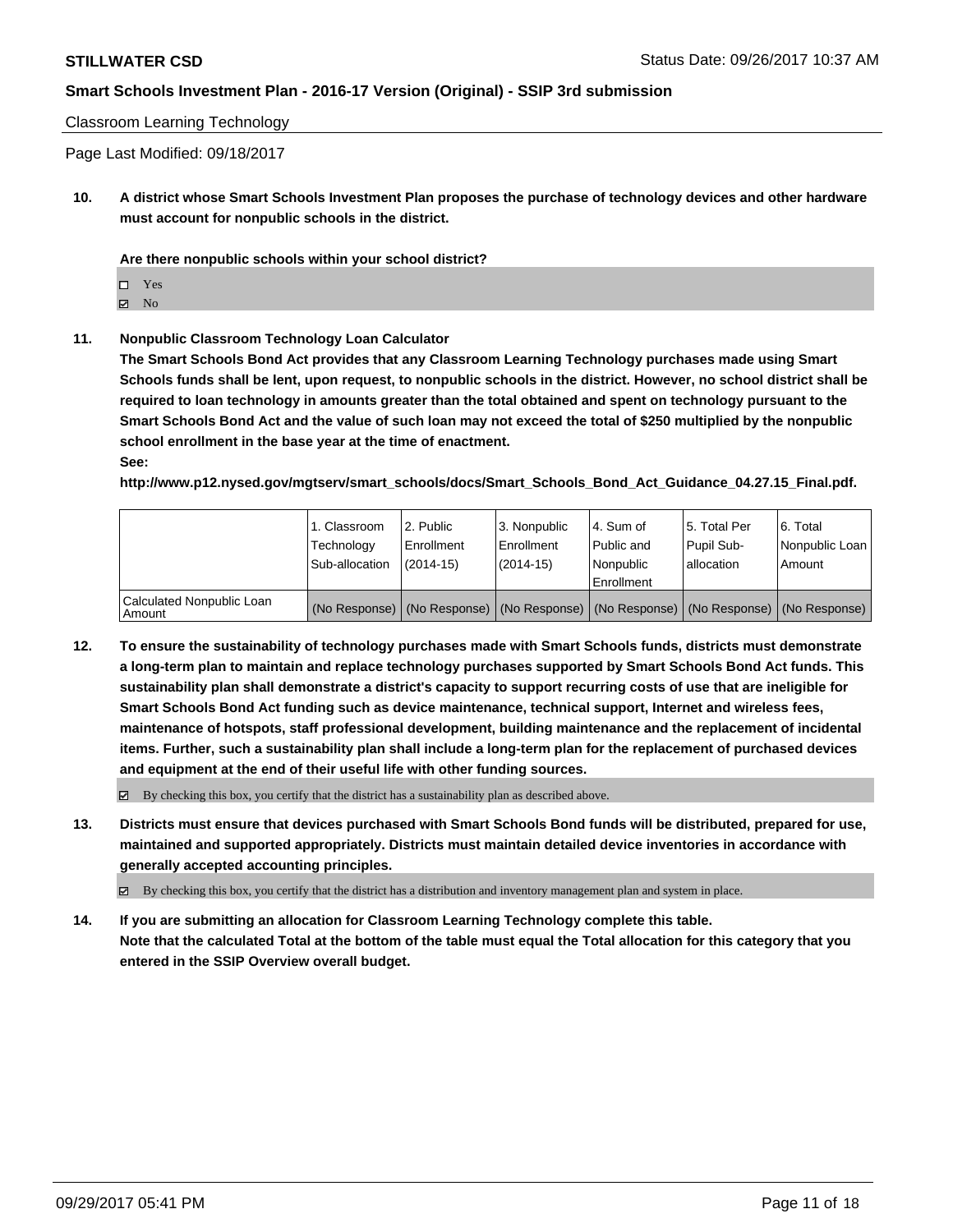### Classroom Learning Technology

Page Last Modified: 09/18/2017

|                         | Sub-Allocation |
|-------------------------|----------------|
| Interactive Whiteboards | (No Response)  |
| Computer Servers        | $\Omega$       |
| Desktop Computers       | 0              |
| Laptop Computers        | 118,320        |
| <b>Tablet Computers</b> | 66,150         |
| <b>Other Costs</b>      | 183,038        |
| Totals:                 | 367,508        |

**15. Please detail the type, quantity, per unit cost and total cost of the eligible items under each sub-category. This is especially important for any expenditures listed under the "Other" category. All expenditures must be capital-bond eligible to be reimbursed through the SSBA. If you have any questions, please contact us directly through smartschools@nysed.gov.**

**Please specify in the "Item to be Purchased" field which specific expenditures and items are planned to meet the district's nonpublic loan requirement, if applicable.**

**NOTE: Wireless Access Points that will be loaned/purchased for nonpublic schools should ONLY be included in this category, not under School Connectivity, where public school districts would list them.**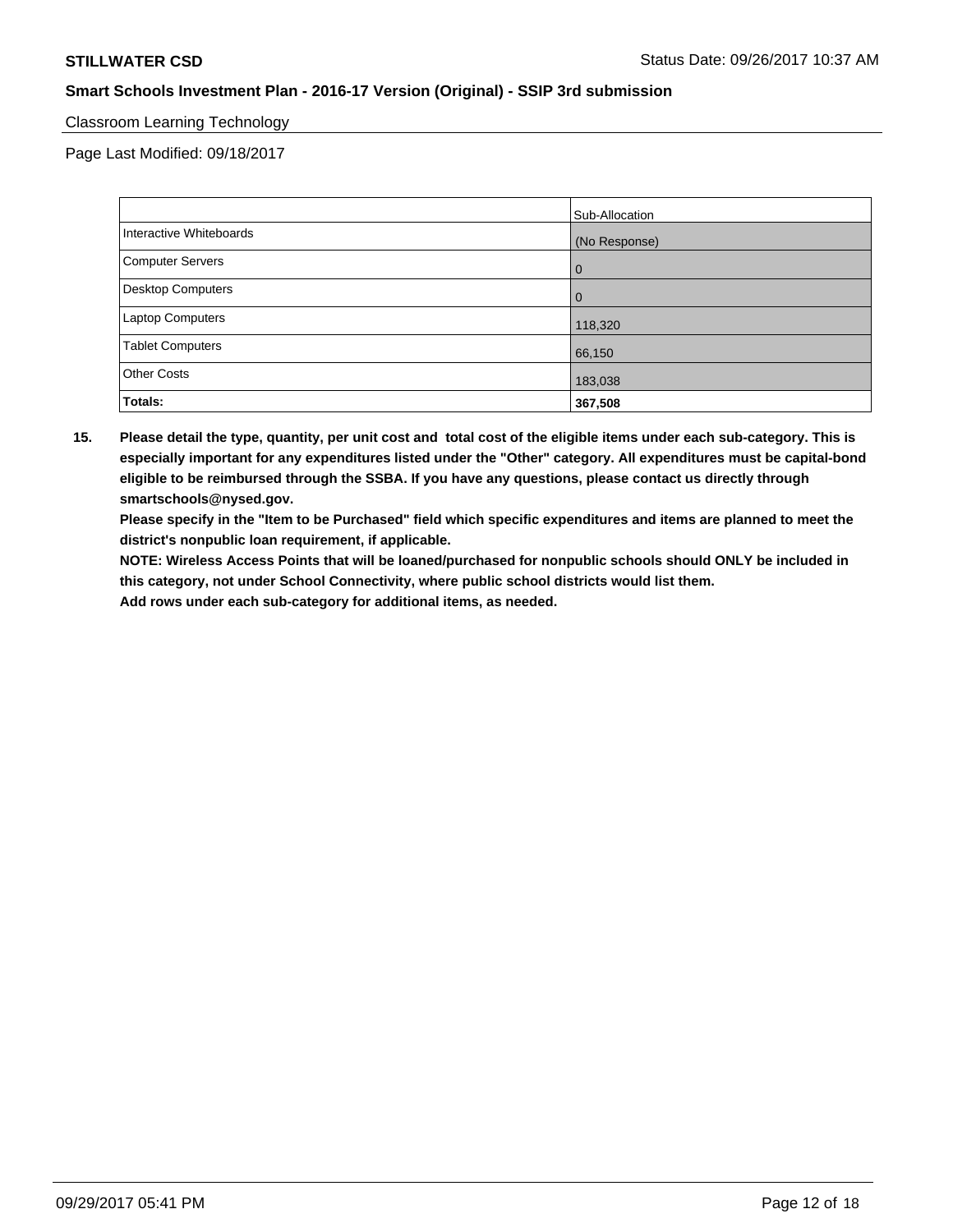# Classroom Learning Technology

Page Last Modified: 09/18/2017

| Select the allowable expenditure<br>type.<br>Repeat to add another item under<br>each type. | Item to be Purchased                                                                | Quantity | Cost per Item | <b>Total Cost</b> |
|---------------------------------------------------------------------------------------------|-------------------------------------------------------------------------------------|----------|---------------|-------------------|
| <b>Other Costs</b>                                                                          | NJPA100614-Epson Brightlink 685Wi<br>Interactive projector-Part#V11H741522          | 75       | 1,334         | 100,045           |
| <b>Other Costs</b>                                                                          | NJPA100614-Epson-wall mount-Part#<br>V12H777020                                     | 75       | 91            | 6,834             |
| <b>Other Costs</b>                                                                          | NJPA100614-Cetacea Astronaut-<br>Classroom speaker system-Part#<br>ASTRO-CLW001     | 75       | 264           | 19,800            |
| <b>Other Costs</b>                                                                          | NJPA100614-display port to hdmi<br>adapter-part#54322                               | 75       | 17            | 1,221             |
| <b>Other Costs</b>                                                                          | NJPA100614-30' hdmi cable-<br>part#42526                                            | 75       | 39            | 2,925             |
| <b>Laptop Computers</b>                                                                     | PM20820-SL#2900-Dell Chromebook<br>11 3189                                          | 435      | 272           | 118,320           |
| <b>Other Costs</b>                                                                          | PM20820-A7611038-Chrome<br>education management licences                            | 435      | 24            | 10,440            |
| <b>Other Costs</b>                                                                          | PM20820-SL# 2900 Dell Mobile<br>Computing Cart-CMPCT36                              | 17       | 1,072         | 18,224            |
| <b>Other Costs</b>                                                                          | PM20820-409-BCUO-Delll Compact<br>Cart- Docking Kit for latitude 3189<br>chromebook | 17       | 472           | 8,024             |
| <b>Other Costs</b>                                                                          | Rug-ed Pro_103 iPad Cover Sole<br>sourse includes 3yr warranty                      | 225      | 69            | 15,525            |
| <b>Tablet Computers</b>                                                                     | STA#660988-BMGQ2LL/A-iPad air                                                       | 225      | 294           | 66,150            |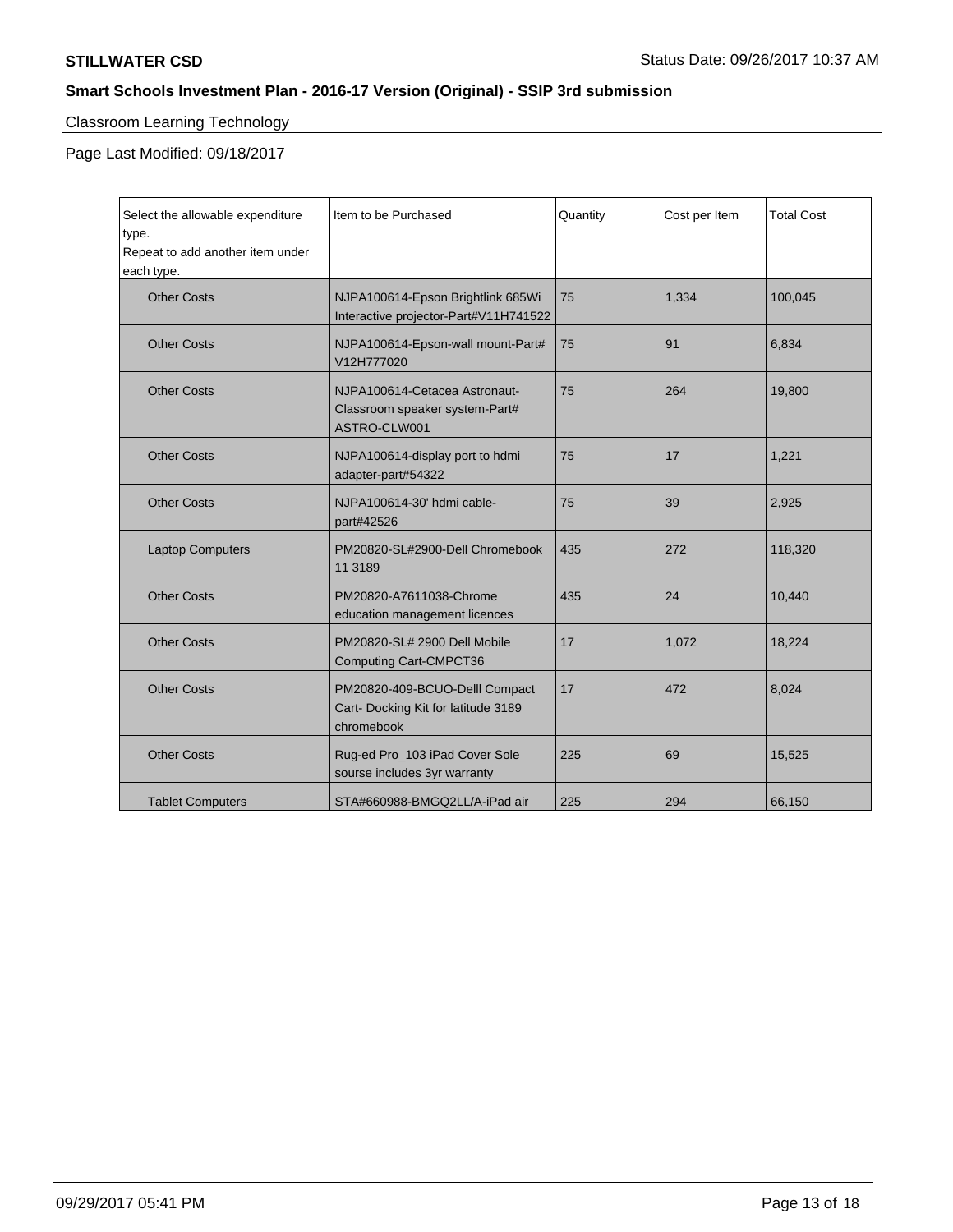#### Pre-Kindergarten Classrooms

Page Last Modified: 08/29/2017

**1. Provide information regarding how and where the district is currently serving pre-kindergarten students and justify the need for additional space with enrollment projections over 3 years.**

(No Response)

- **2. Describe the district's plan to construct, enhance or modernize education facilities to accommodate prekindergarten programs. Such plans must include:**
	- **Specific descriptions of what the district intends to do to each space;**
	- **An affirmation that pre-kindergarten classrooms will contain a minimum of 900 square feet per classroom;**
	- **The number of classrooms involved;**
	- **The approximate construction costs per classroom; and**

**- Confirmation that the space is district-owned or has a long-term lease that exceeds the probable useful life of the improvements.**

(No Response)

**3. Smart Schools Bond Act funds may only be used for capital construction costs. Describe the type and amount of additional funds that will be required to support ineligible ongoing costs (e.g. instruction, supplies) associated with any additional pre-kindergarten classrooms that the district plans to add.**

(No Response)

**4. All plans and specifications for the erection, repair, enlargement or remodeling of school buildings in any public school district in the State must be reviewed and approved by the Commissioner. Districts that plan capital projects using their Smart Schools Bond Act funds will undergo a Preliminary Review Process by the Office of Facilities Planning.**

**Please indicate on a separate row each project number given to you by the Office of Facilities Planning.**

| Project Number |  |
|----------------|--|
| (No Response)  |  |

**5. If you have made an allocation for Pre-Kindergarten Classrooms, complete this table.**

**Note that the calculated Total at the bottom of the table must equal the Total allocation for this category that you entered in the SSIP Overview overall budget.**

|                                          | Sub-Allocation |
|------------------------------------------|----------------|
| Construct Pre-K Classrooms               |                |
| Enhance/Modernize Educational Facilities | I O            |
| <b>Other Costs</b>                       |                |
| Totals:                                  |                |

**6. Please detail the type, quantity, per unit cost and total cost of the eligible items under each sub-category. This is especially important for any expenditures listed under the "Other" category. All expenditures must be capital-bond eligible to be reimbursed through the SSBA. If you have any questions, please contact us directly through smartschools@nysed.gov.**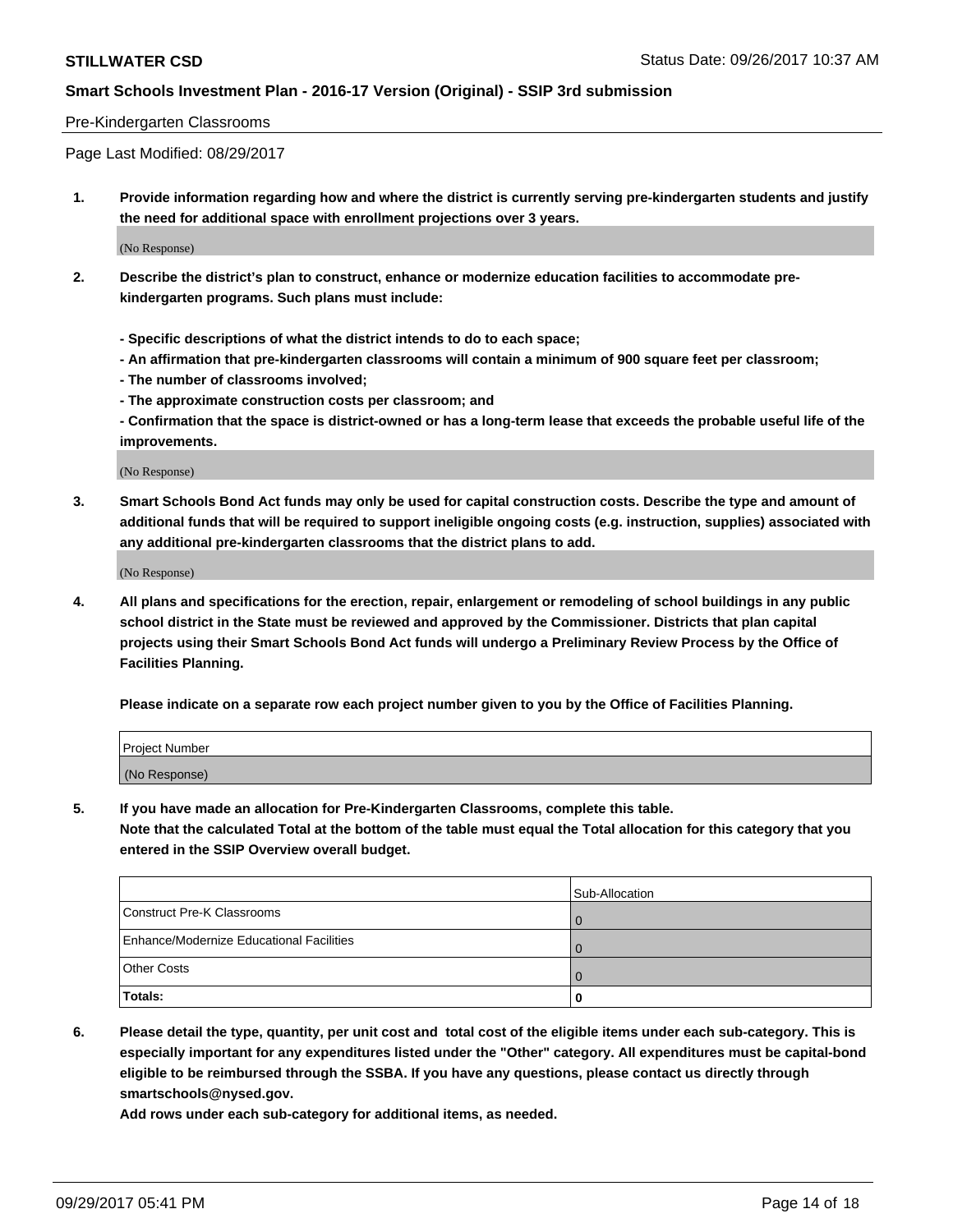# Pre-Kindergarten Classrooms

Page Last Modified: 08/29/2017

| Select the allowable expenditure | Item to be purchased | Quantity      | Cost per Item | <b>Total Cost</b> |
|----------------------------------|----------------------|---------------|---------------|-------------------|
| type.                            |                      |               |               |                   |
| Repeat to add another item under |                      |               |               |                   |
| each type.                       |                      |               |               |                   |
| (No Response)                    | (No Response)        | (No Response) | (No Response) | (No Response)     |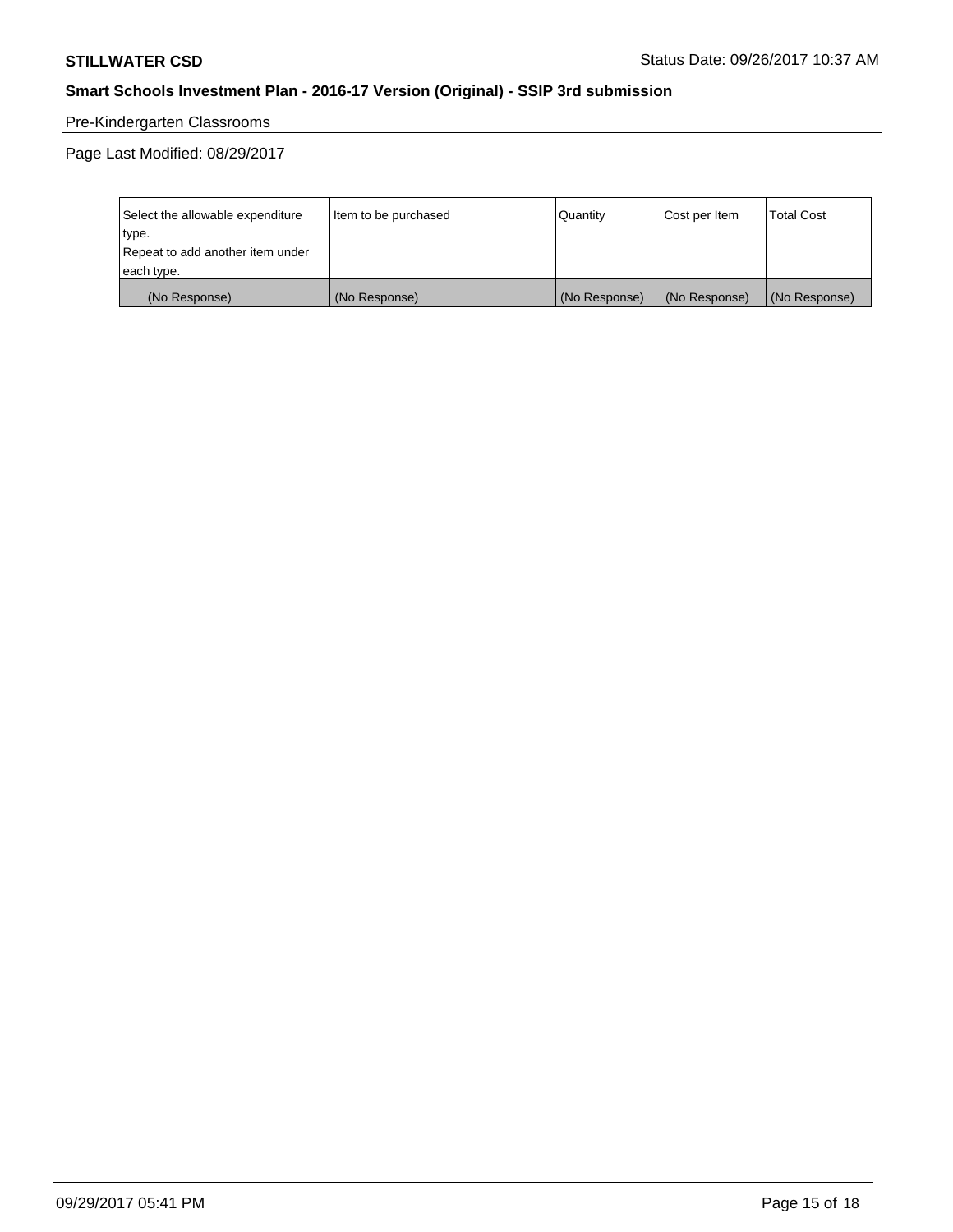#### Replace Transportable Classrooms

Page Last Modified: 08/29/2017

**1. Describe the district's plan to construct, enhance or modernize education facilities to provide high-quality instructional space by replacing transportable classrooms.**

(No Response)

**2. All plans and specifications for the erection, repair, enlargement or remodeling of school buildings in any public school district in the State must be reviewed and approved by the Commissioner. Districts that plan capital projects using their Smart Schools Bond Act funds will undergo a Preliminary Review Process by the Office of Facilities Planning.**

**Please indicate on a separate row each project number given to you by the Office of Facilities Planning.**

| <b>Project Number</b> |  |
|-----------------------|--|
| (No Response)         |  |

**3. For large projects that seek to blend Smart Schools Bond Act dollars with other funds, please note that Smart Schools Bond Act funds can be allocated on a pro rata basis depending on the number of new classrooms built that directly replace transportable classroom units.**

**If a district seeks to blend Smart Schools Bond Act dollars with other funds describe below what other funds are being used and what portion of the money will be Smart Schools Bond Act funds.**

(No Response)

**4. If you have made an allocation for Replace Transportable Classrooms, complete this table. Note that the calculated Total at the bottom of the table must equal the Total allocation for this category that you entered in the SSIP Overview overall budget.**

|                                                | Sub-Allocation |
|------------------------------------------------|----------------|
| Construct New Instructional Space              |                |
| Enhance/Modernize Existing Instructional Space |                |
| <b>Other Costs</b>                             |                |
| <b>Totals:</b>                                 |                |

**5. Please detail the type, quantity, per unit cost and total cost of the eligible items under each sub-category. This is especially important for any expenditures listed under the "Other" category. All expenditures must be capital-bond eligible to be reimbursed through the SSBA. If you have any questions, please contact us directly through smartschools@nysed.gov.**

| Select the allowable expenditure<br>type.      | Item to be purchased | Quantity      | Cost per Item | <b>Total Cost</b> |
|------------------------------------------------|----------------------|---------------|---------------|-------------------|
| Repeat to add another item under<br>each type. |                      |               |               |                   |
| (No Response)                                  | (No Response)        | (No Response) | (No Response) | (No Response)     |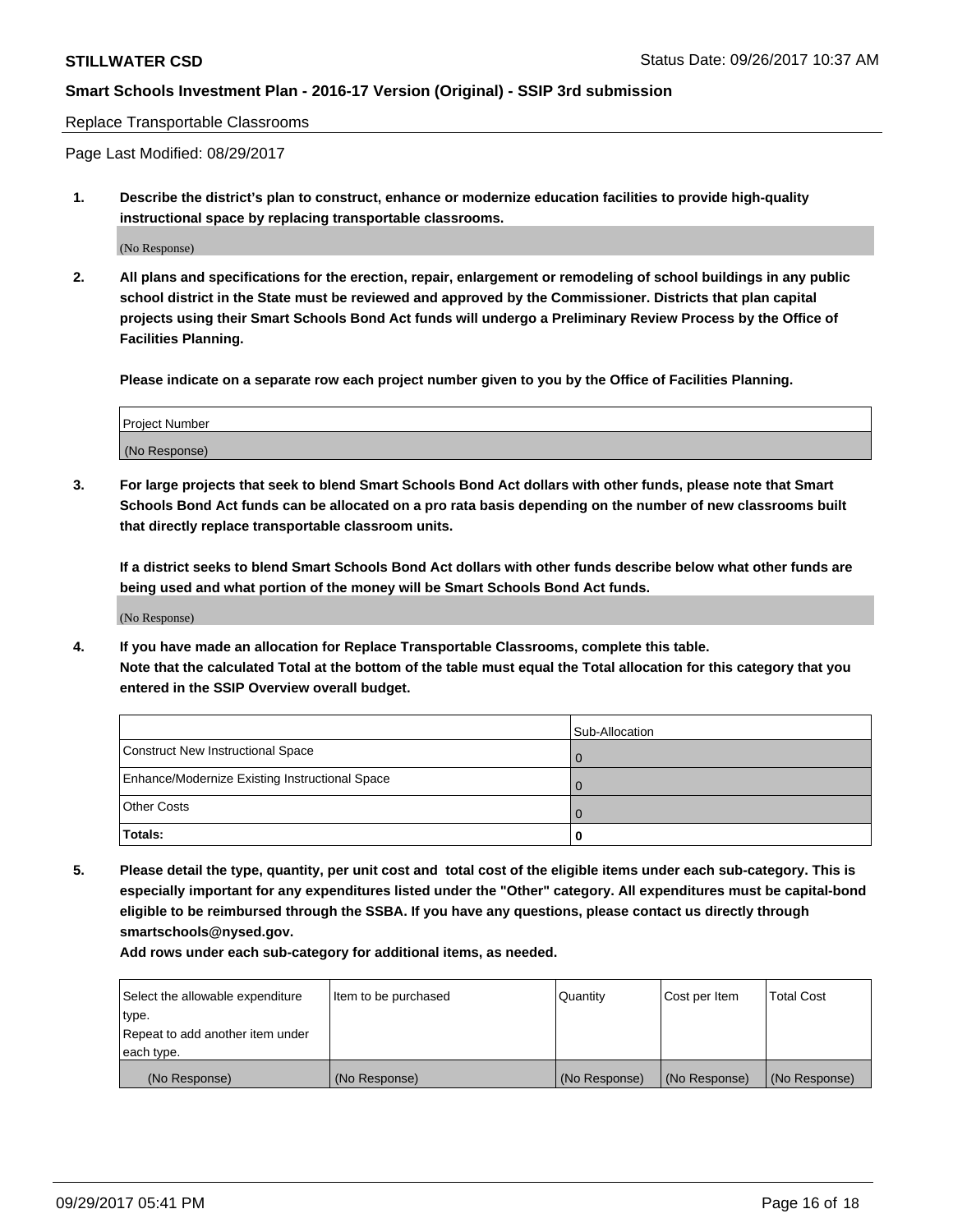#### High-Tech Security Features

Page Last Modified: 09/21/2017

### **1. Describe how you intend to use Smart Schools Bond Act funds to install high-tech security features in school buildings and on school campuses.**

The district currently has a mixture of analog surveillance cameras (system is over 14 yrs old) and digital surveillance cameras (system is 6 years old). We will begin using a mixture of Federal funds and Smart schools bond act funds to replace digital cameras on a yearly basis until we have completely migrated to the new system. The district will use smart schools money to rip and replace @ 46 indoor cameras (0.5MP resolution) and @ 20 external cameras (2mp resolution). The new internal camera will be 3mp and external will be 8mp. This increased definition will require increased storage drive space. We have included (2) data storage servers. This should provide 3-4 weeks data storage. We have already purchased some licensing and will require 37 more camera licences.The district has also determined that it is necessary to install a campus-wide strobe system to alert the community, staff and students when a campus emergency is taking place.

**2. All plans and specifications for the erection, repair, enlargement or remodeling of school buildings in any public school district in the State must be reviewed and approved by the Commissioner. Districts that plan capital projects using their Smart Schools Bond Act funds will undergo a Preliminary Review Process by the Office of Facilities Planning.** 

**Please indicate on a separate row each project number given to you by the Office of Facilities Planning.**

| Project Number        |  |
|-----------------------|--|
| 52-70-01-04-7-999-BA1 |  |

- **3. Was your project deemed eligible for streamlined Review?**
	- Yes
	- $\square$  No
	- **3a. Districts with streamlined projects must certify that they have reviewed all installations with their licensed architect or engineer of record, and provide that person's name and license number. The licensed professional must review the products and proposed method of installation prior to implementation and review the work during and after completion in order to affirm that the work was code-compliant, if requested.**

By checking this box, you certify that the district has reviewed all installations with a licensed architect or engineer of record.

**4. Include the name and license number of the architect or engineer of record.**

| <b>Name</b>                         | License Number |
|-------------------------------------|----------------|
| Griffiths Dardanelli Architects, PC | 24442          |

**5. If you have made an allocation for High-Tech Security Features, complete this table. Note that the calculated Total at the bottom of the table must equal the Total allocation for this category that you entered in the SSIP Overview overall budget.**

|                                                      | Sub-Allocation |
|------------------------------------------------------|----------------|
| Capital-Intensive Security Project (Standard Review) | (No Response)  |
| <b>Electronic Security System</b>                    | 126,143        |
| <b>Entry Control System</b>                          | (No Response)  |
| Approved Door Hardening Project                      | (No Response)  |
| <b>Other Costs</b>                                   | $\overline{0}$ |
| Totals:                                              | 126,143        |